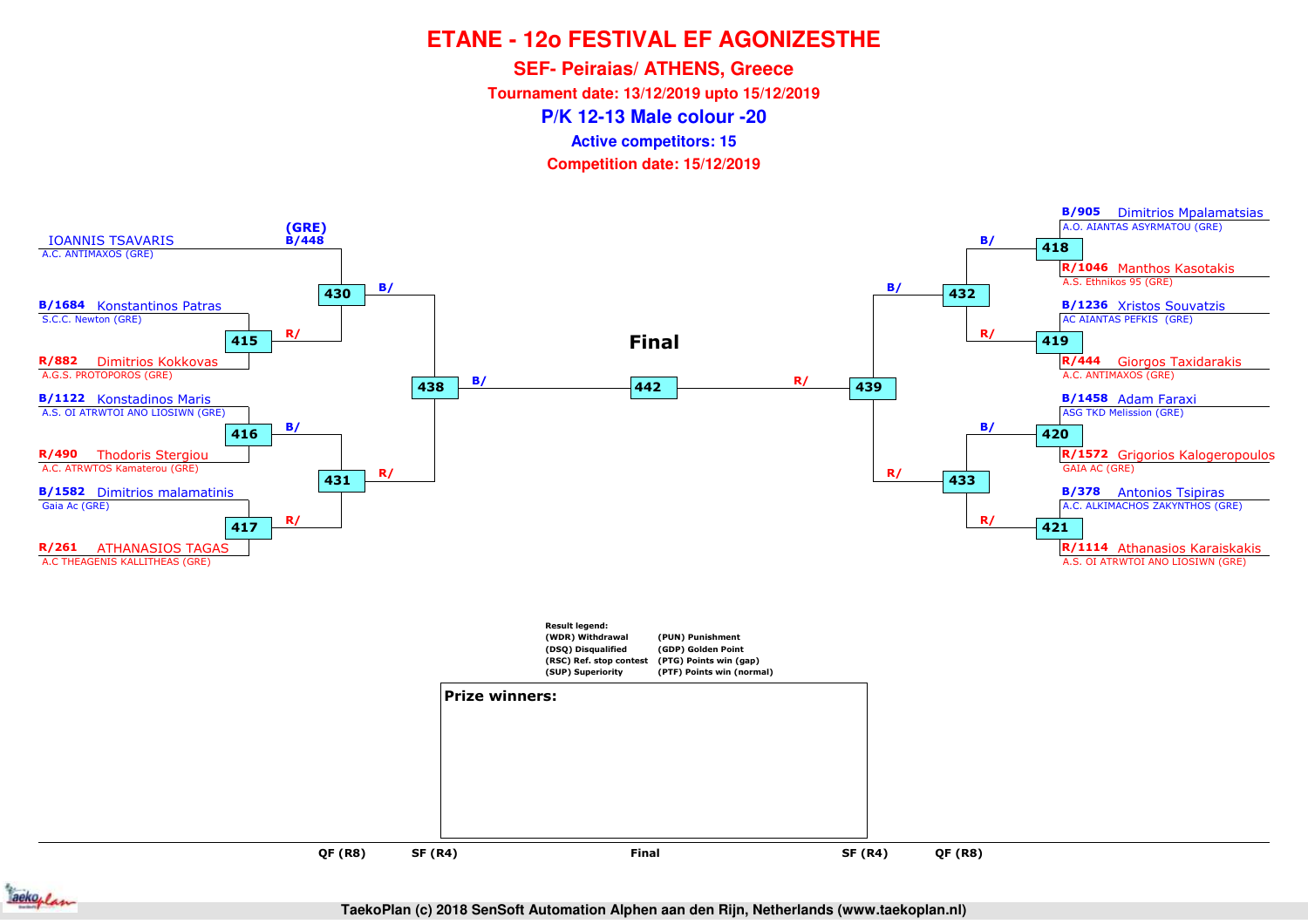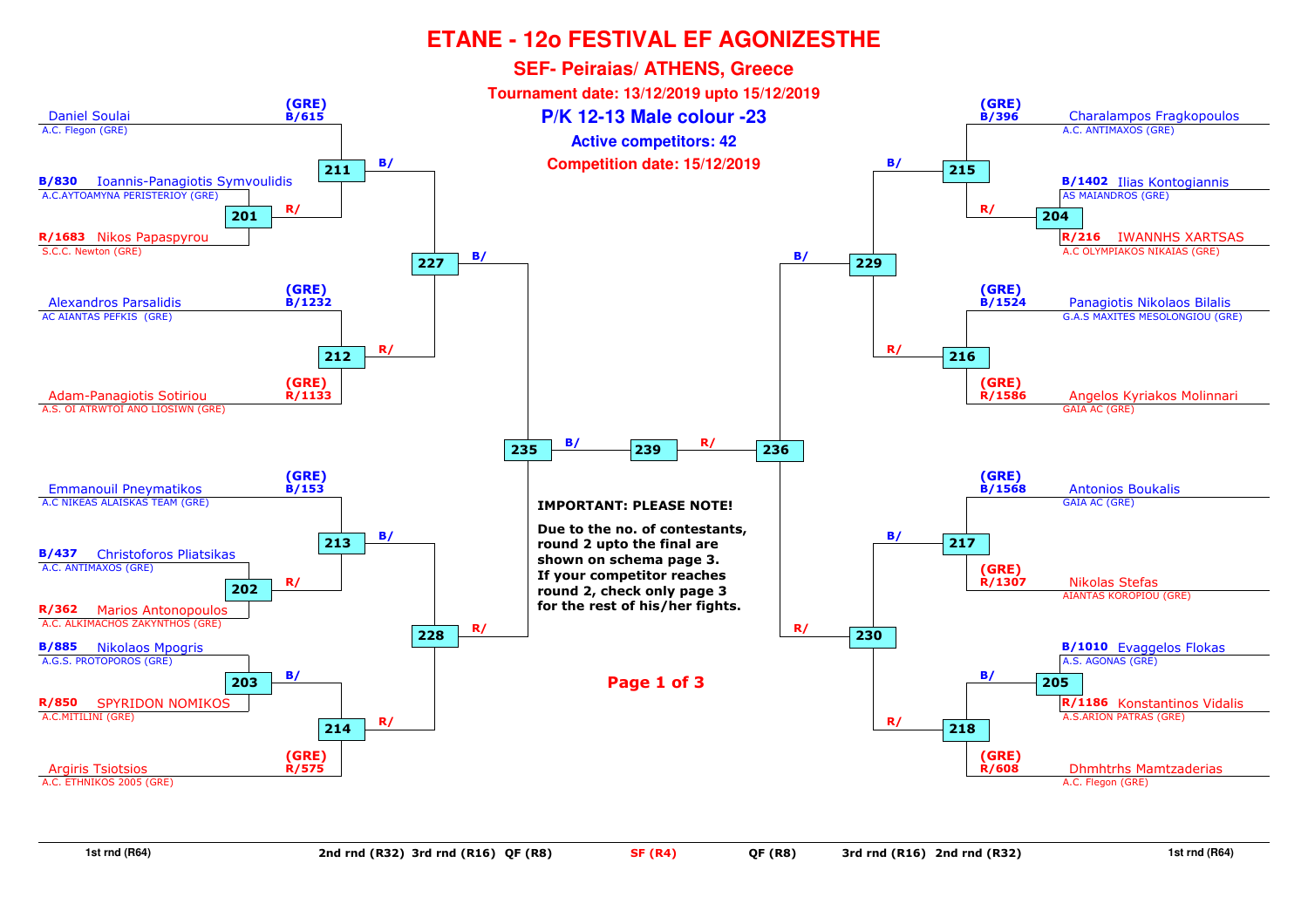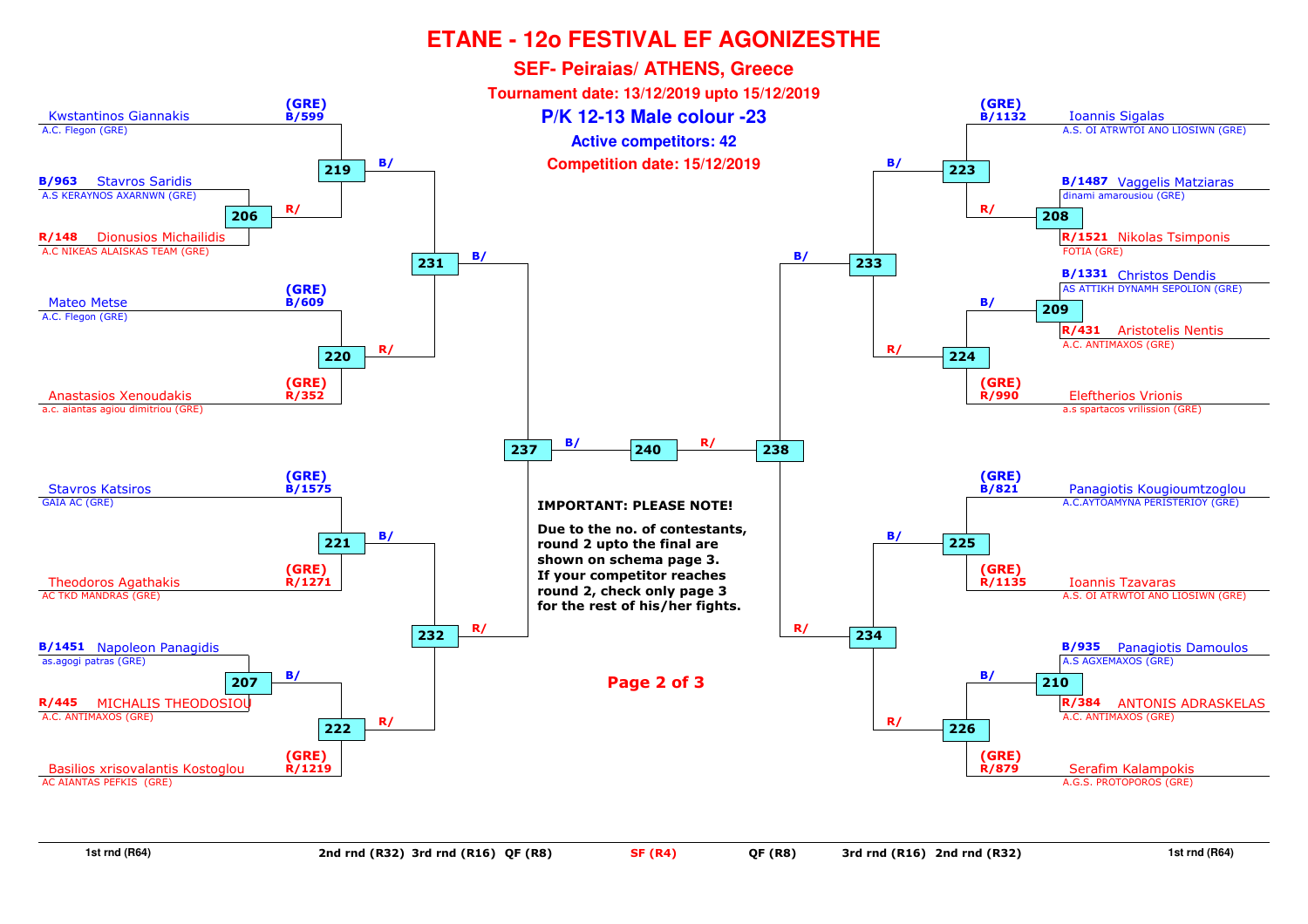

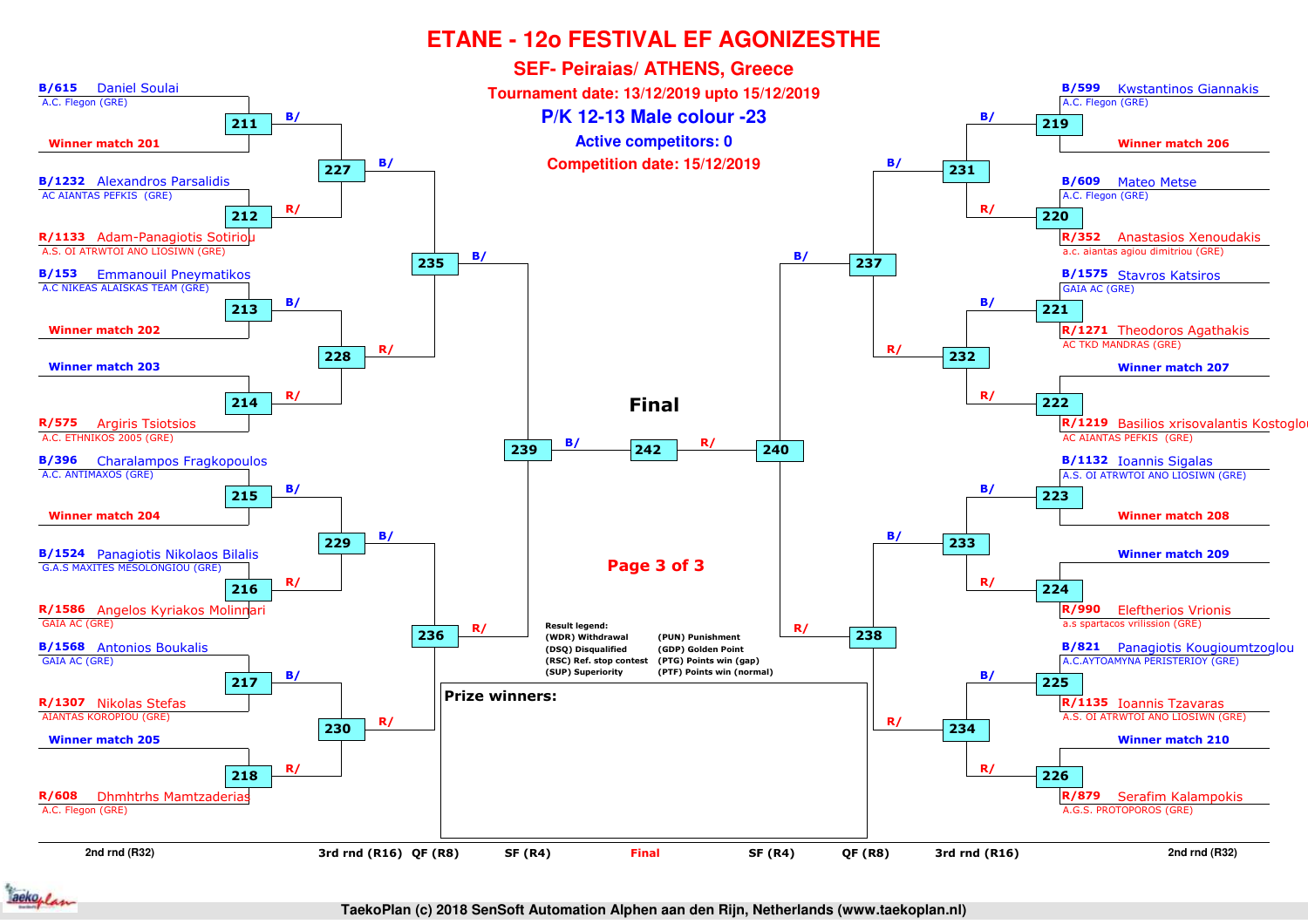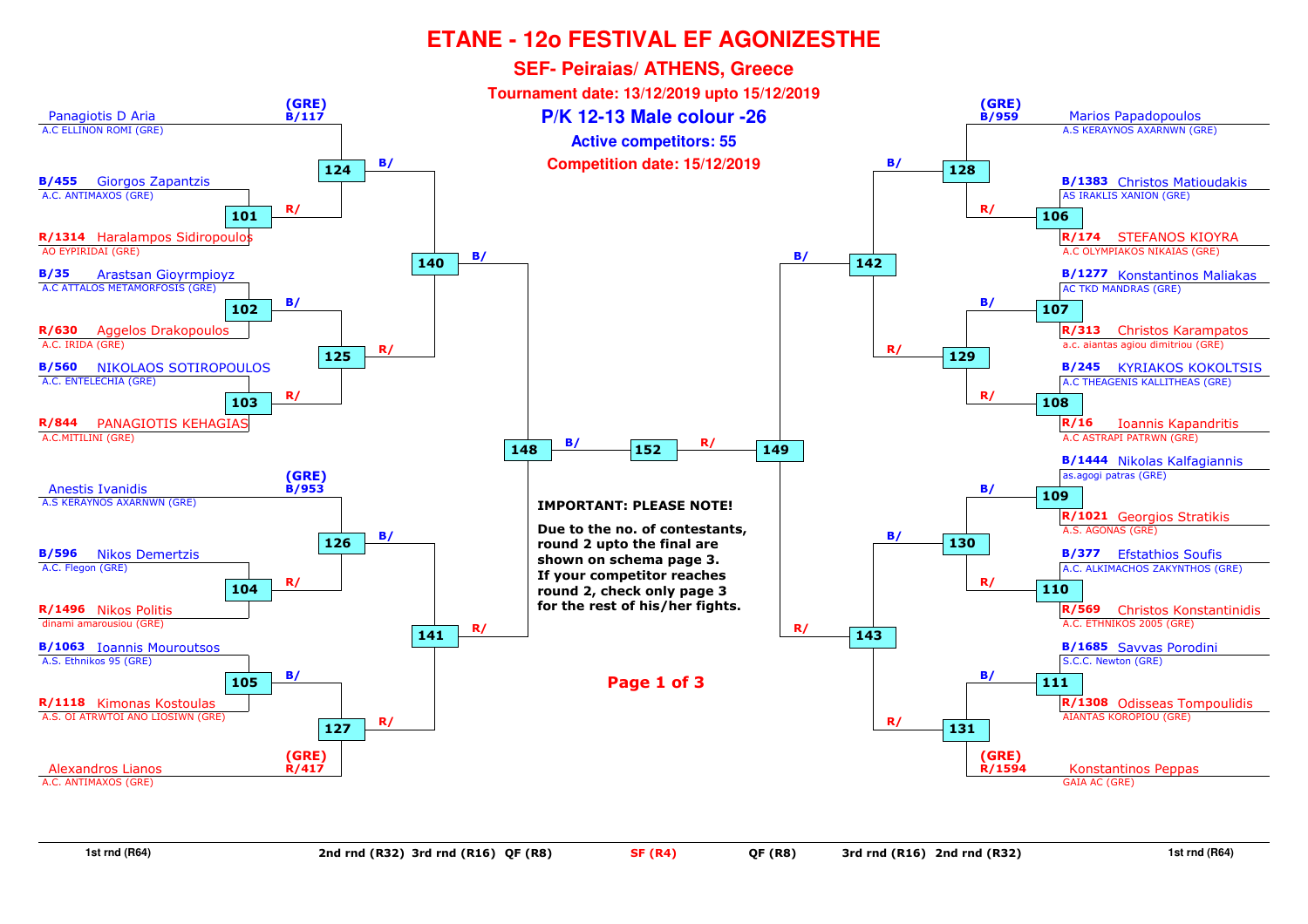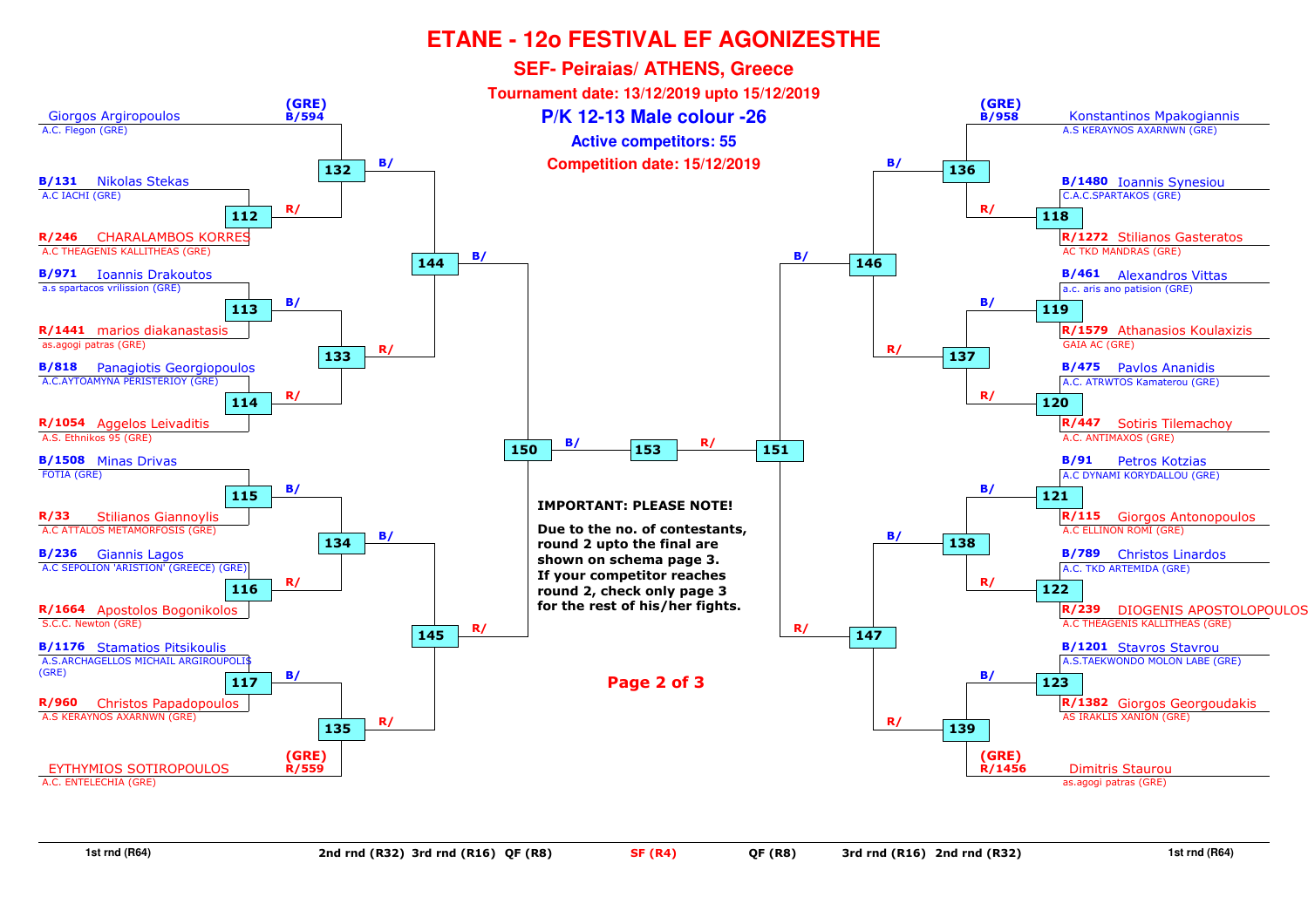

ackoflan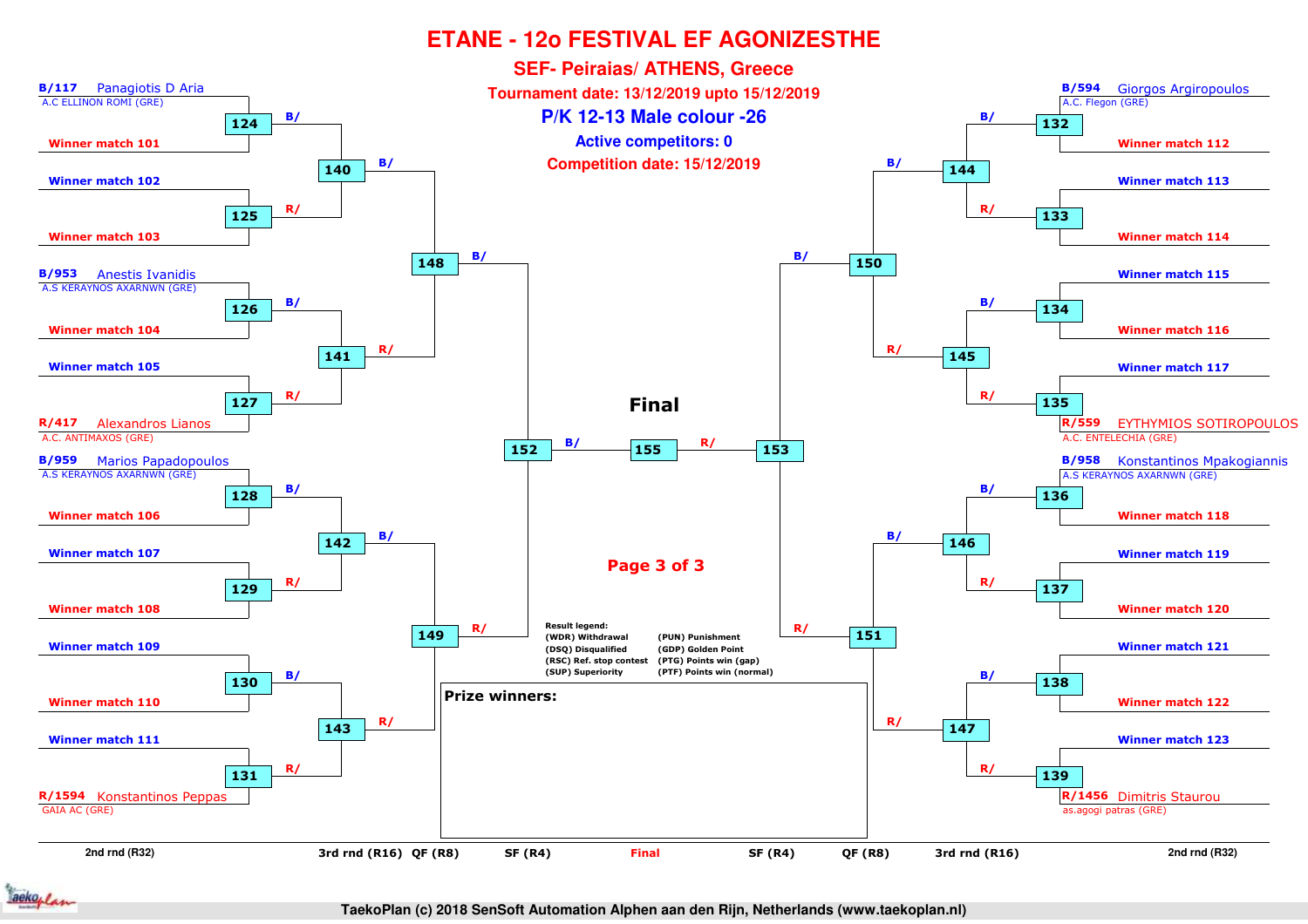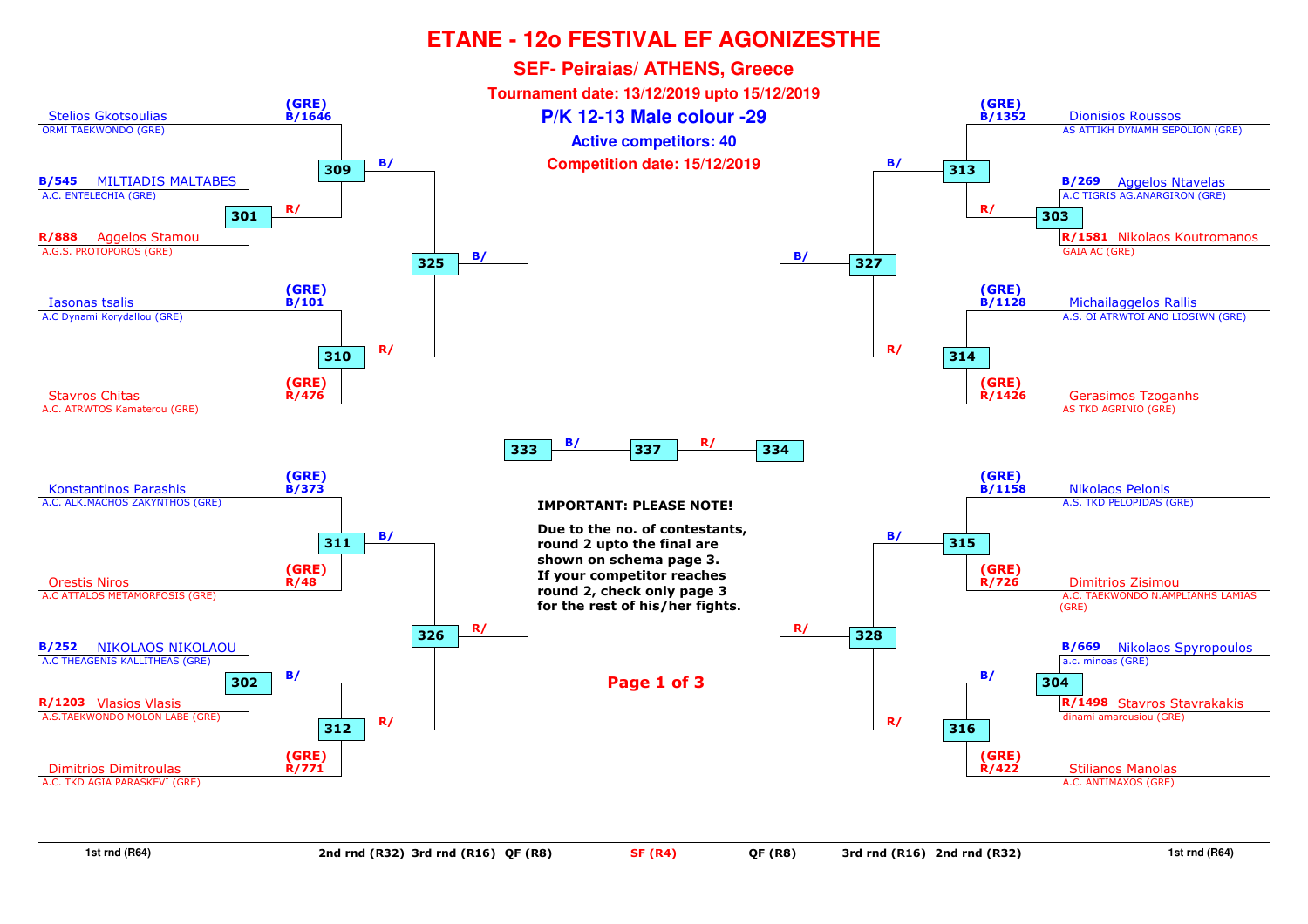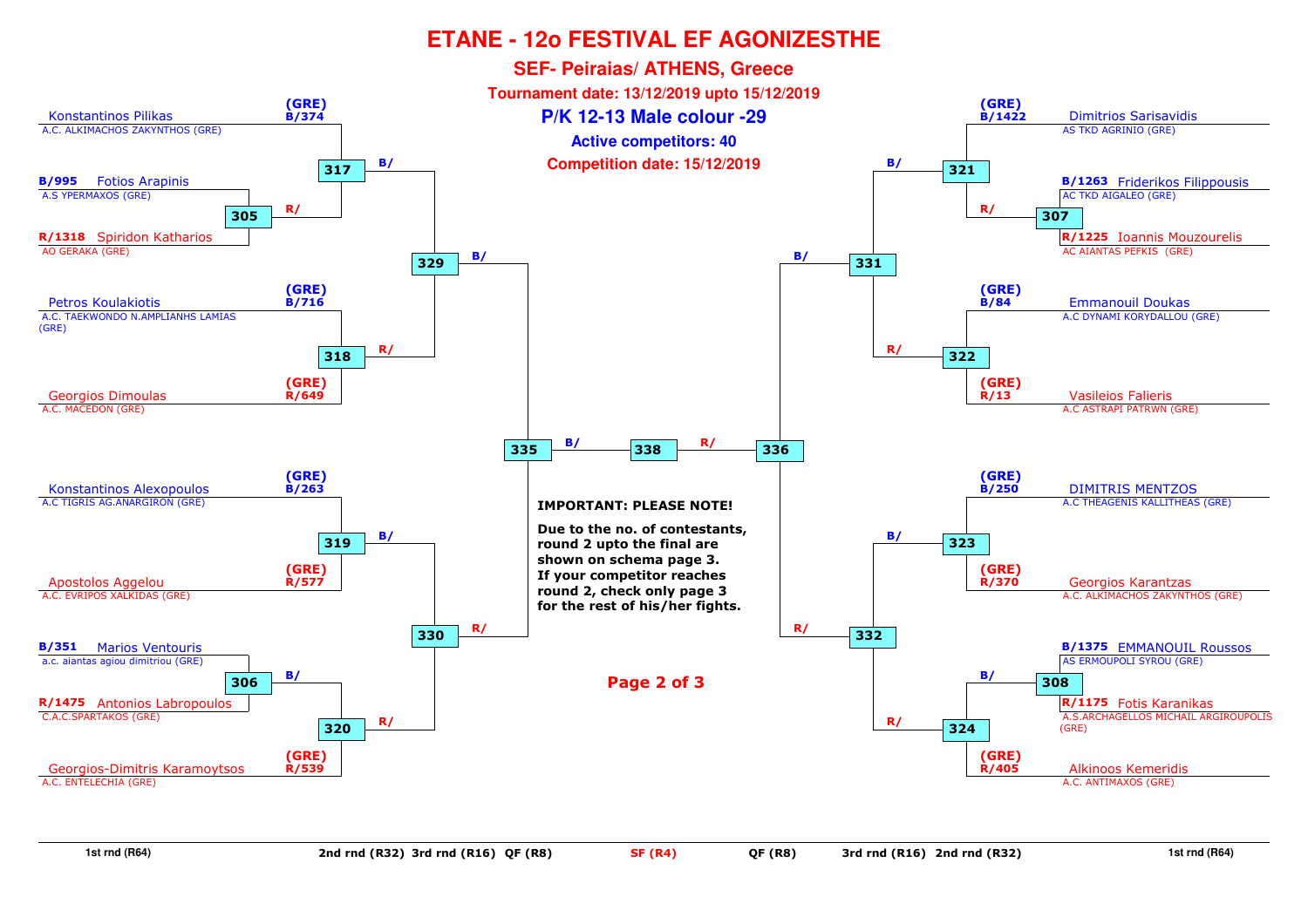

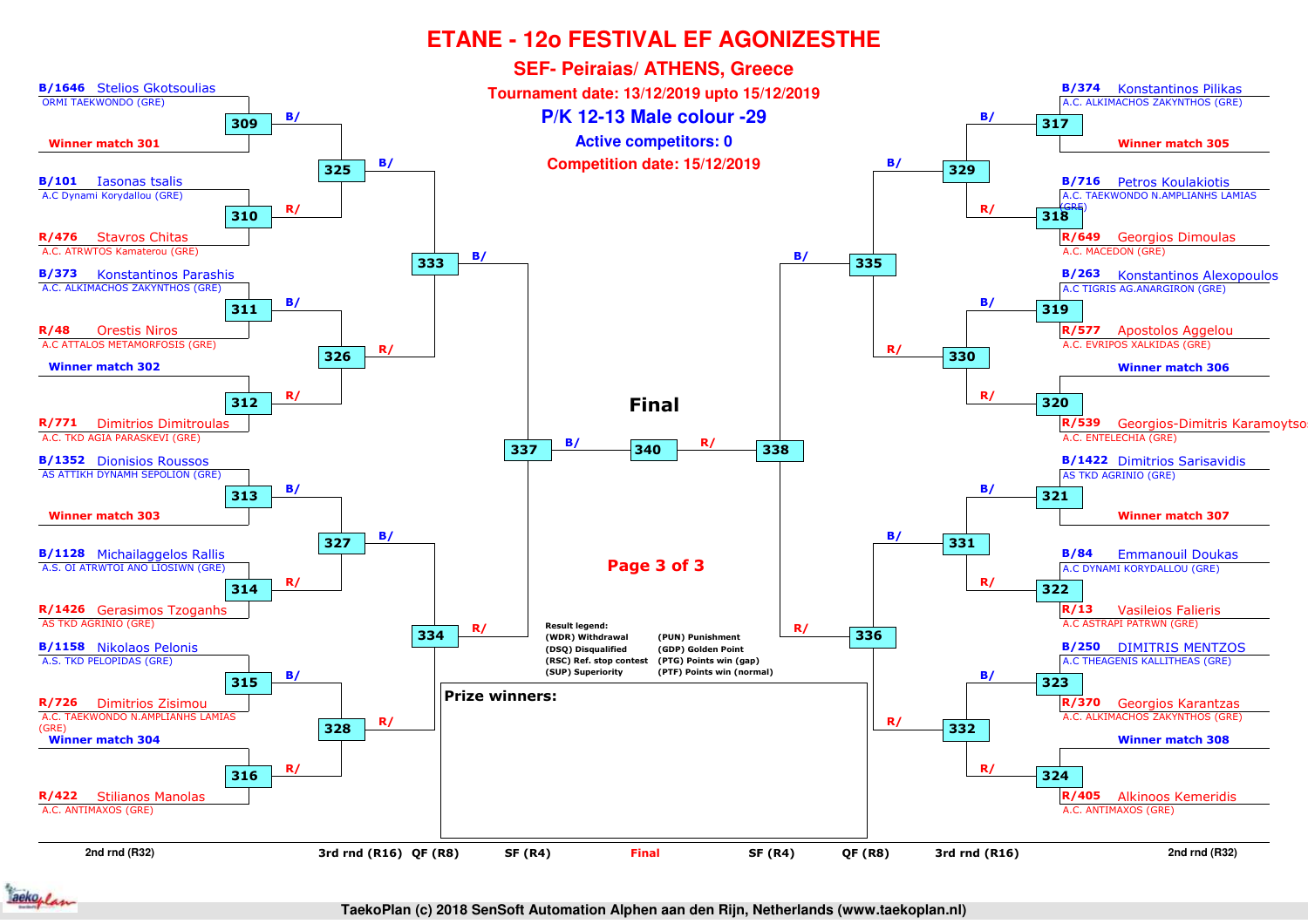

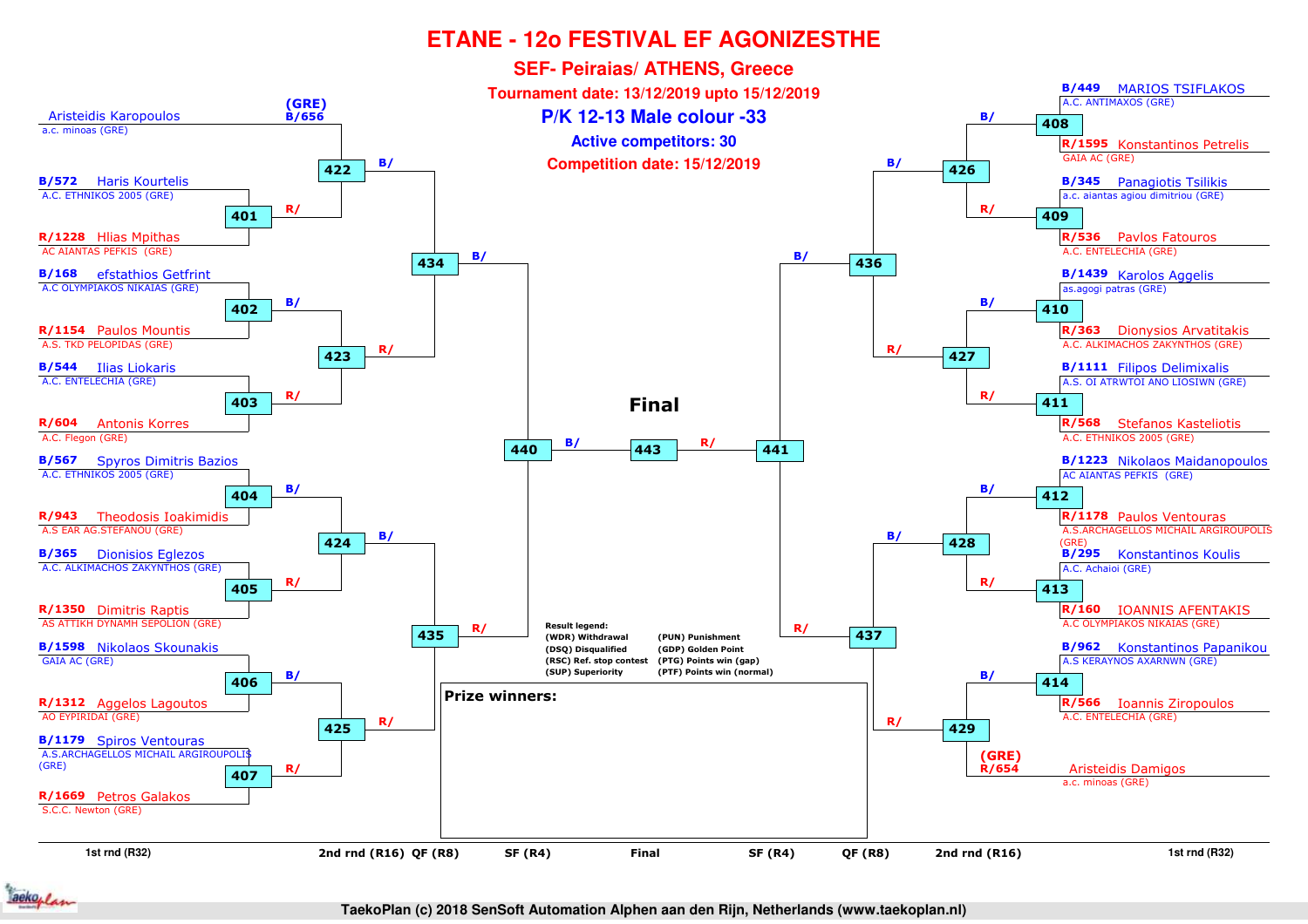**P/K 12-13 Male colour -37SEF- Peiraias/ ATHENS, Greece Tournament date: 13/12/2019 upto 15/12/2019Competition date: 15/12/2019 Active competitors: 8**



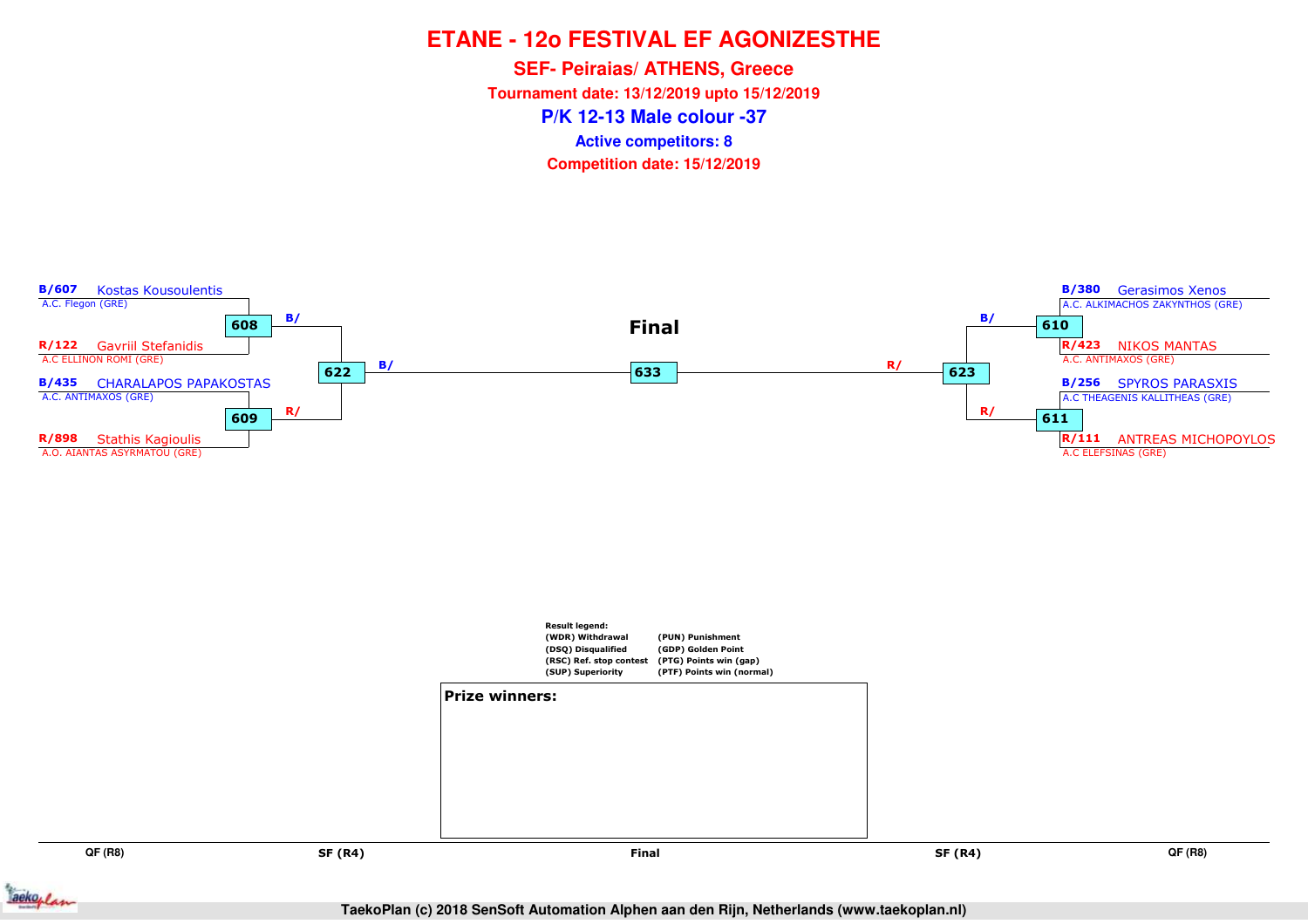**P/K 12-13 Male colour -41SEF- Peiraias/ ATHENS, Greece Tournament date: 13/12/2019 upto 15/12/2019Competition date: 15/12/2019 Active competitors: 5**

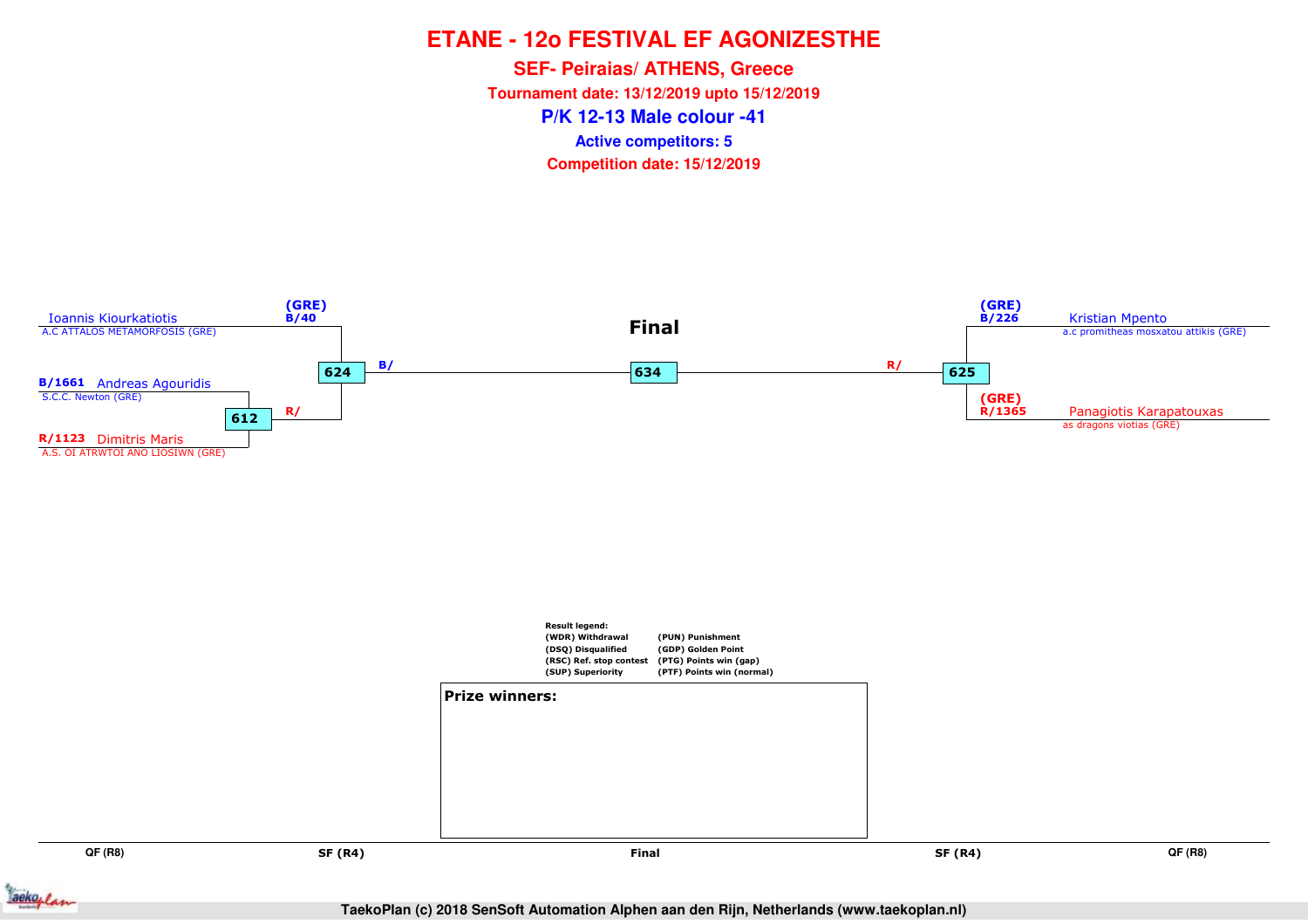**P/K 12-13 Male colour -44SEF- Peiraias/ ATHENS, Greece Tournament date: 13/12/2019 upto 15/12/2019Competition date: 15/12/2019 Active competitors: 4**



**SF (R4)**

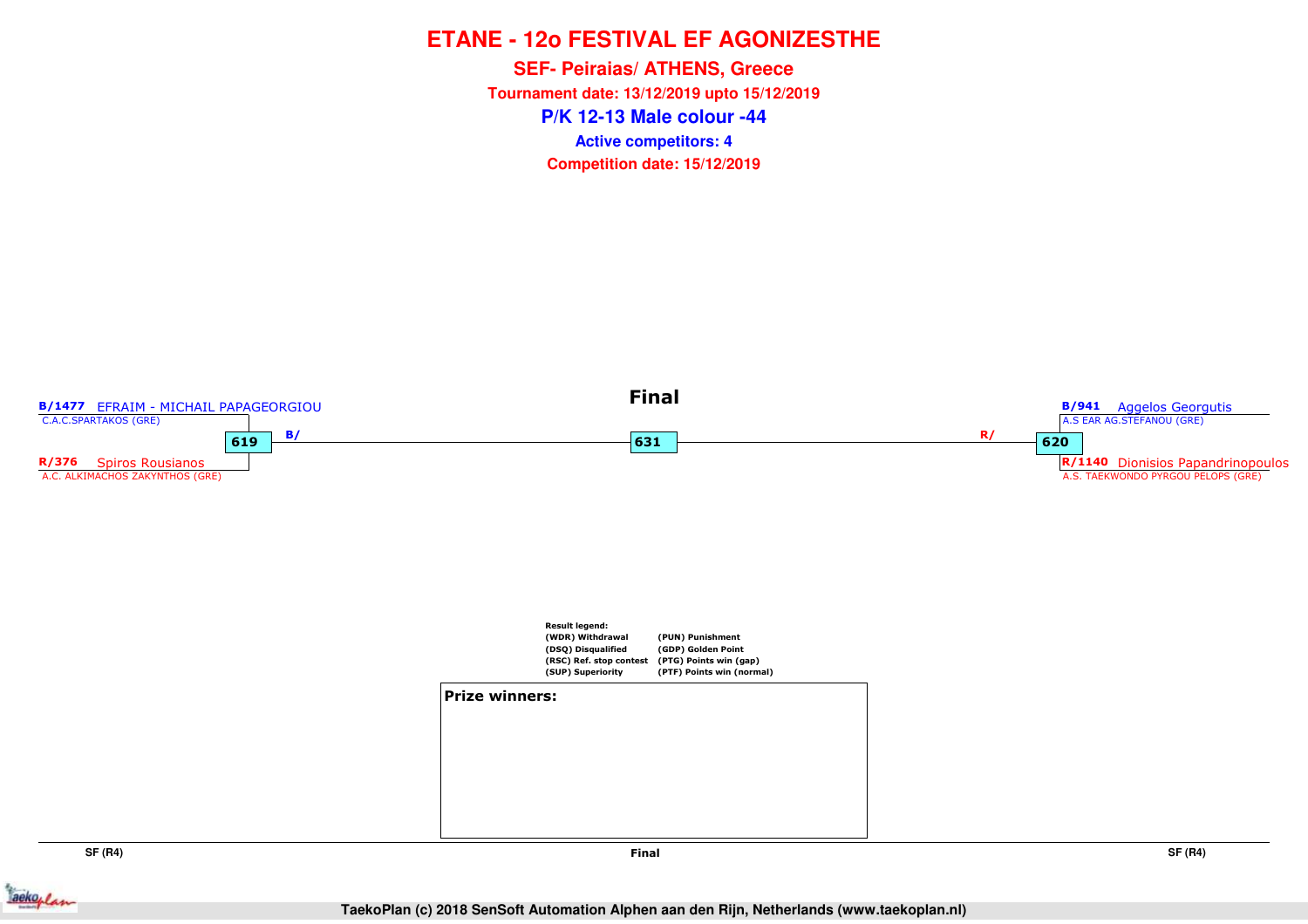**P/K 12-13 Female colour -20SEF- Peiraias/ ATHENS, Greece Tournament date: 13/12/2019 upto 15/12/2019Competition date: 15/12/2019 Active competitors: 6**



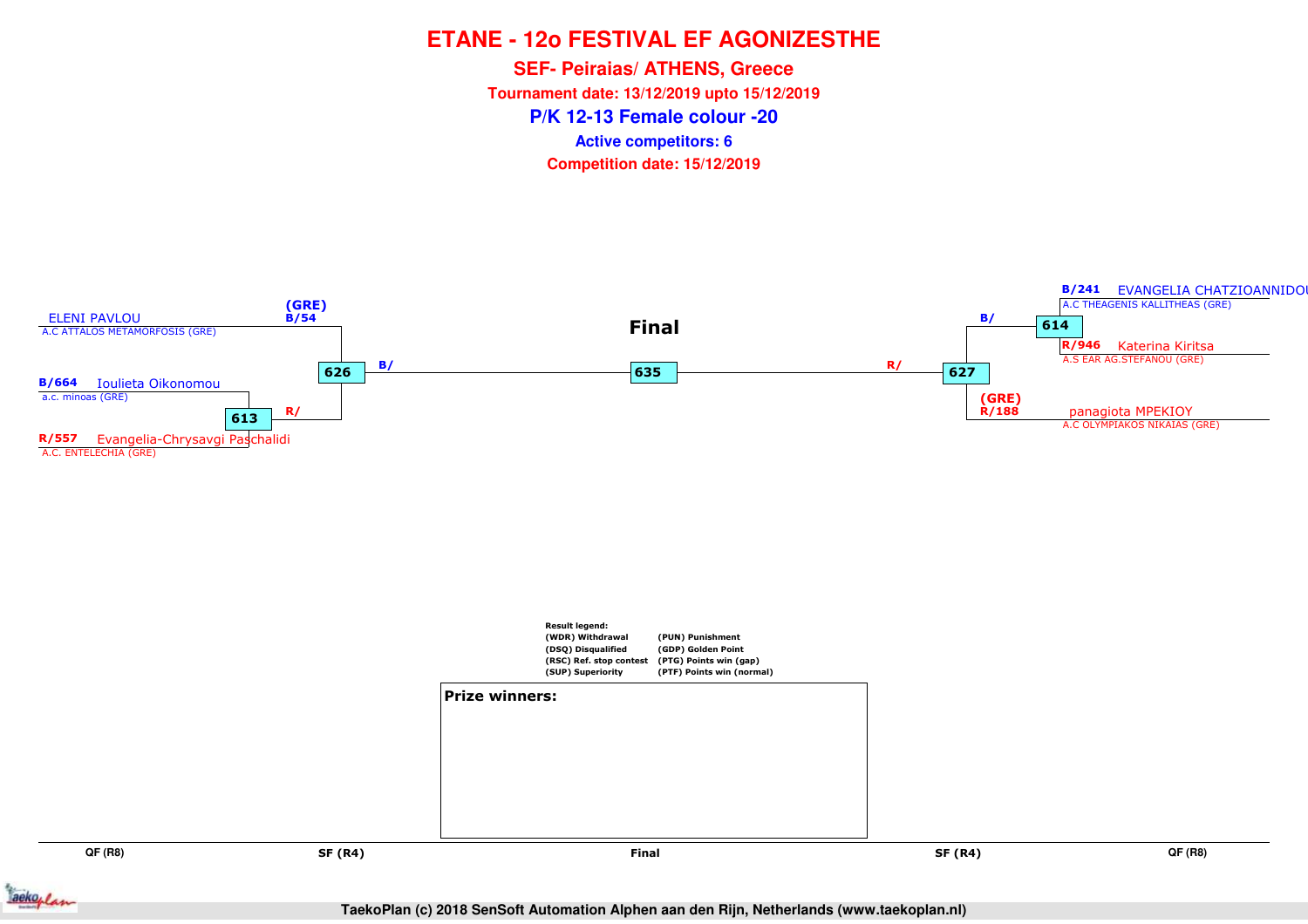**SEF- Peiraias/ ATHENS, Greece**

**Tournament date: 13/12/2019 upto 15/12/2019**

**P/K 12-13 Female colour -23**

**Active competitors: 15**

**Competition date: 15/12/2019**



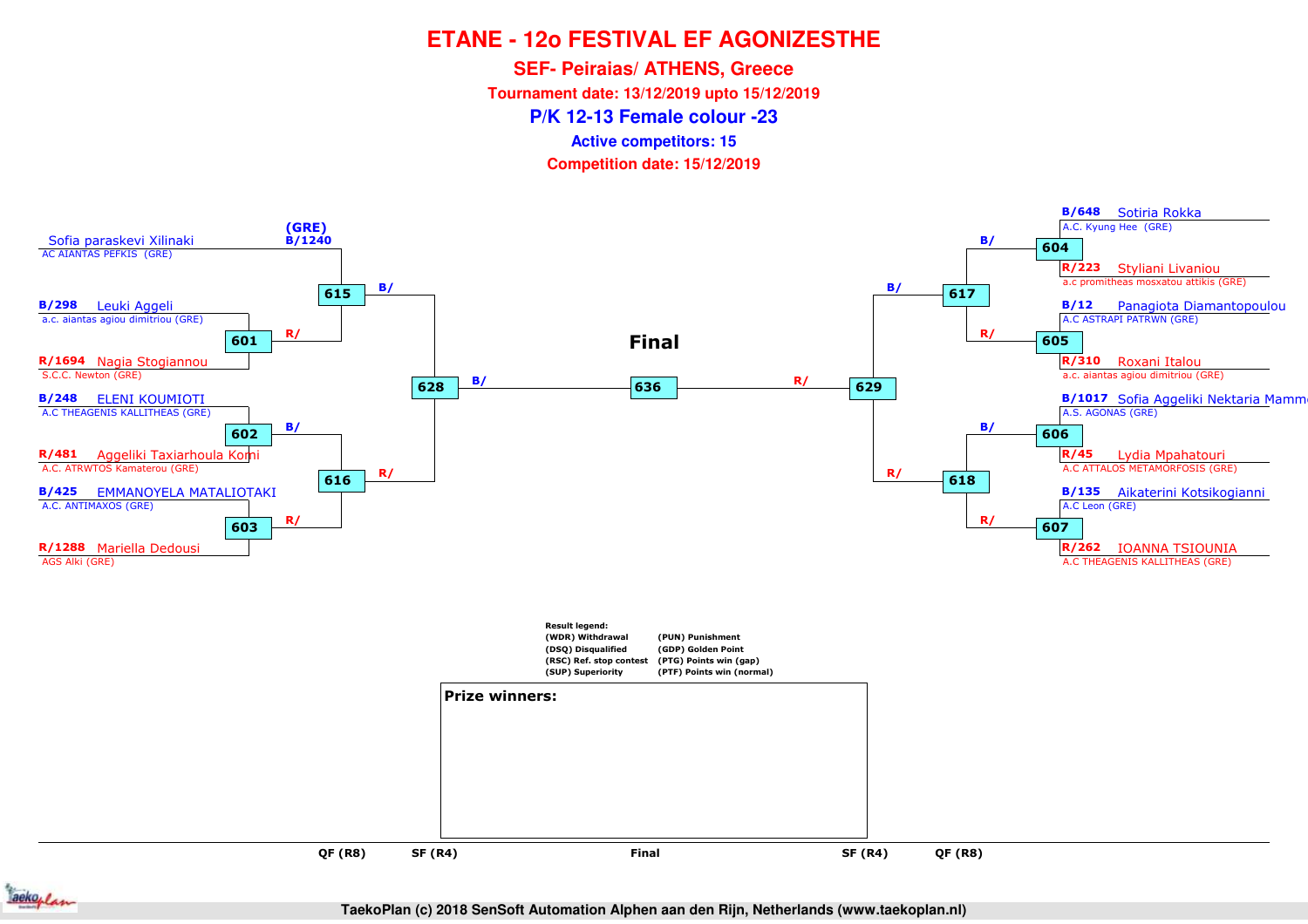

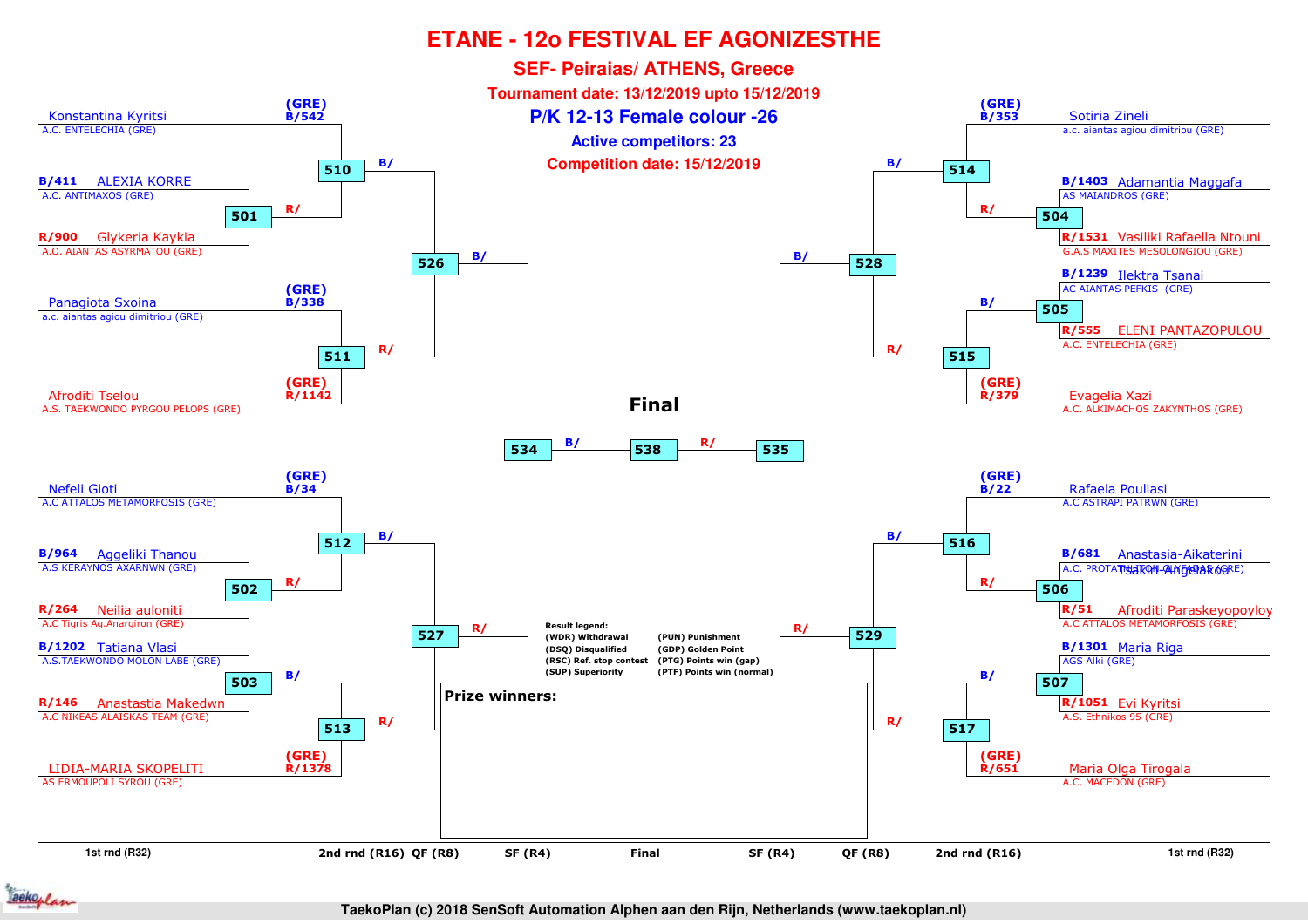**P/K 12-13 Female colour -29SEF- Peiraias/ ATHENS, Greece Tournament date: 13/12/2019 upto 15/12/2019Competition date: 15/12/2019 Active competitors: 8**



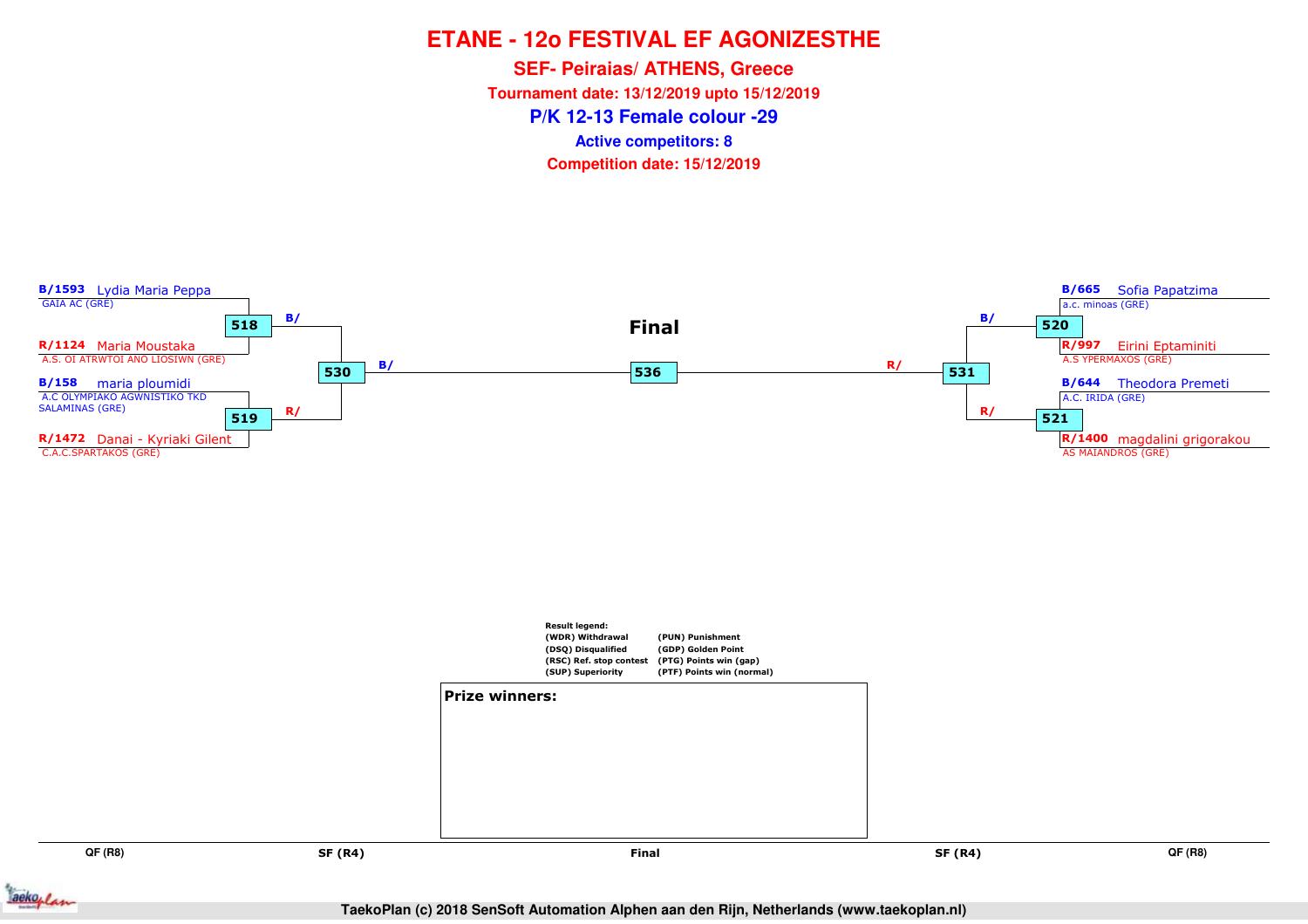**SEF- Peiraias/ ATHENS, Greece**

**Tournament date: 13/12/2019 upto 15/12/2019**

**P/K 12-13 Female colour -33**

**Active competitors: 10**

**Competition date: 15/12/2019**



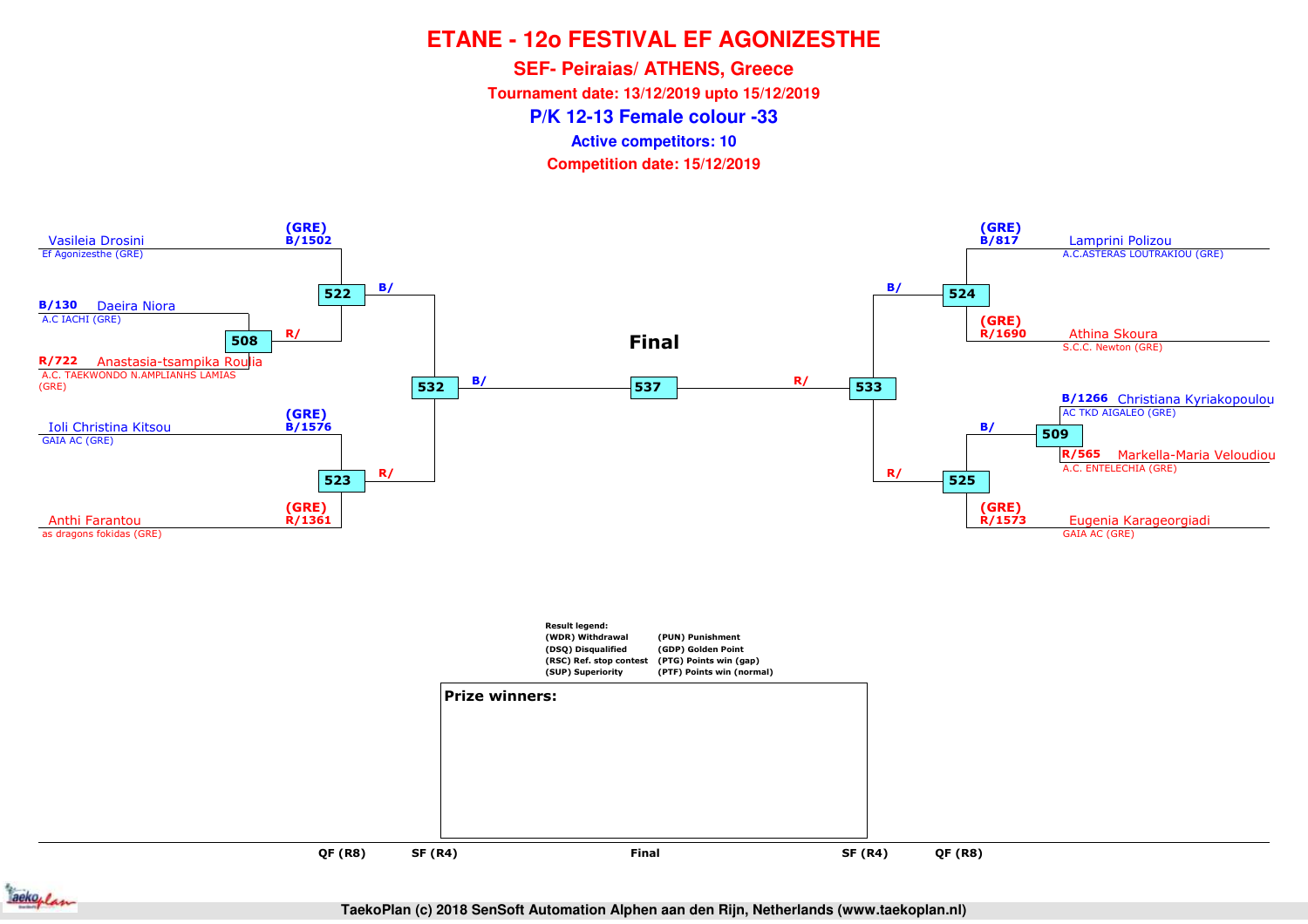**P/K 12-13 Female colour -37SEF- Peiraias/ ATHENS, Greece Tournament date: 13/12/2019 upto 15/12/2019Competition date: 15/12/2019 Active competitors: 3**



**SF (R4)**